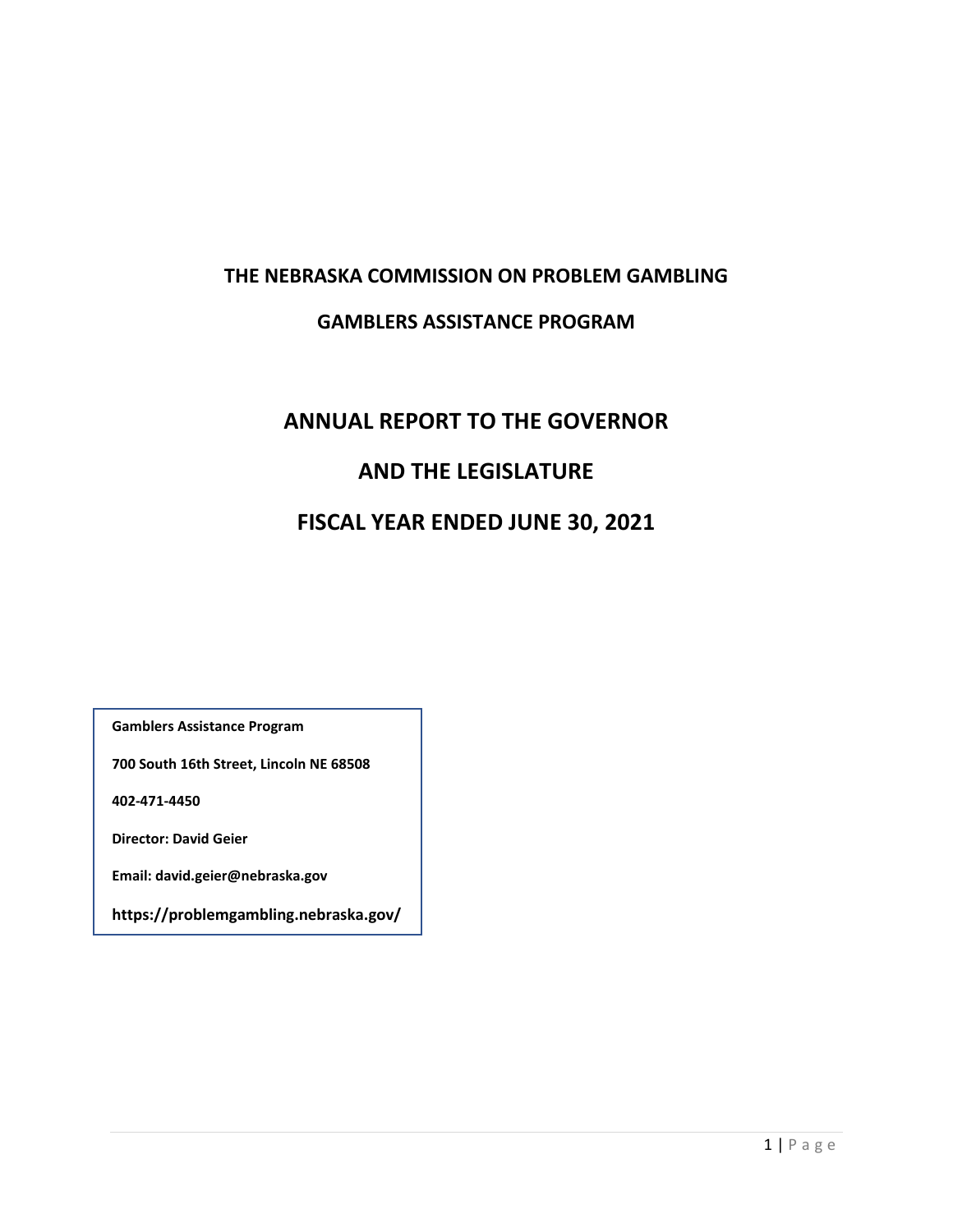### **INTRODUCTION**

Section 9-1004(7) of Nebraska Revised Statutes requires the director of the Gamblers Assistance Program to file an annual report with the Governor and the Clerk of the Legislature. This report provides details of the administration of the Program and the distribution of funds from the Gamblers Assistance Fund.

The Legislature has given the Nebraska Commission on Problem Gambling responsibility for a range of activities. Program funds are to be used "primarily for counseling and treatment services for problem gamblers and their families who are residents of Nebraska." The Commission is to develop a process for evaluation and approval of contracts with treatment providers and other services vendors; develop standards for training and certification of counselors; review and use evaluation data; use funds for education regarding problem gambling and prevention of problem gambling; and create and implement outreach and education programs.

During the fiscal year that ended June 30, 2020, the Commission engaged in activities in all of these areas. This report summarizes the finances of the Program and describes the various activities with which the Commission has been engaged.

#### THE NEBRASKA COMMISSION ON PROBLEM GAMBLING

Susan Lutz, Norfolk, Chair Cameron Arch, Omaha, Vice-Chair Todd Zohner, Stanton, Secretary Paul Leckband, Norfolk James Patterson, Omaha Dr. Claudia Moore, Omaha Jeffrey Bomberger, Omaha Mark Canada, Hastings Kelly Lambert, Trumbull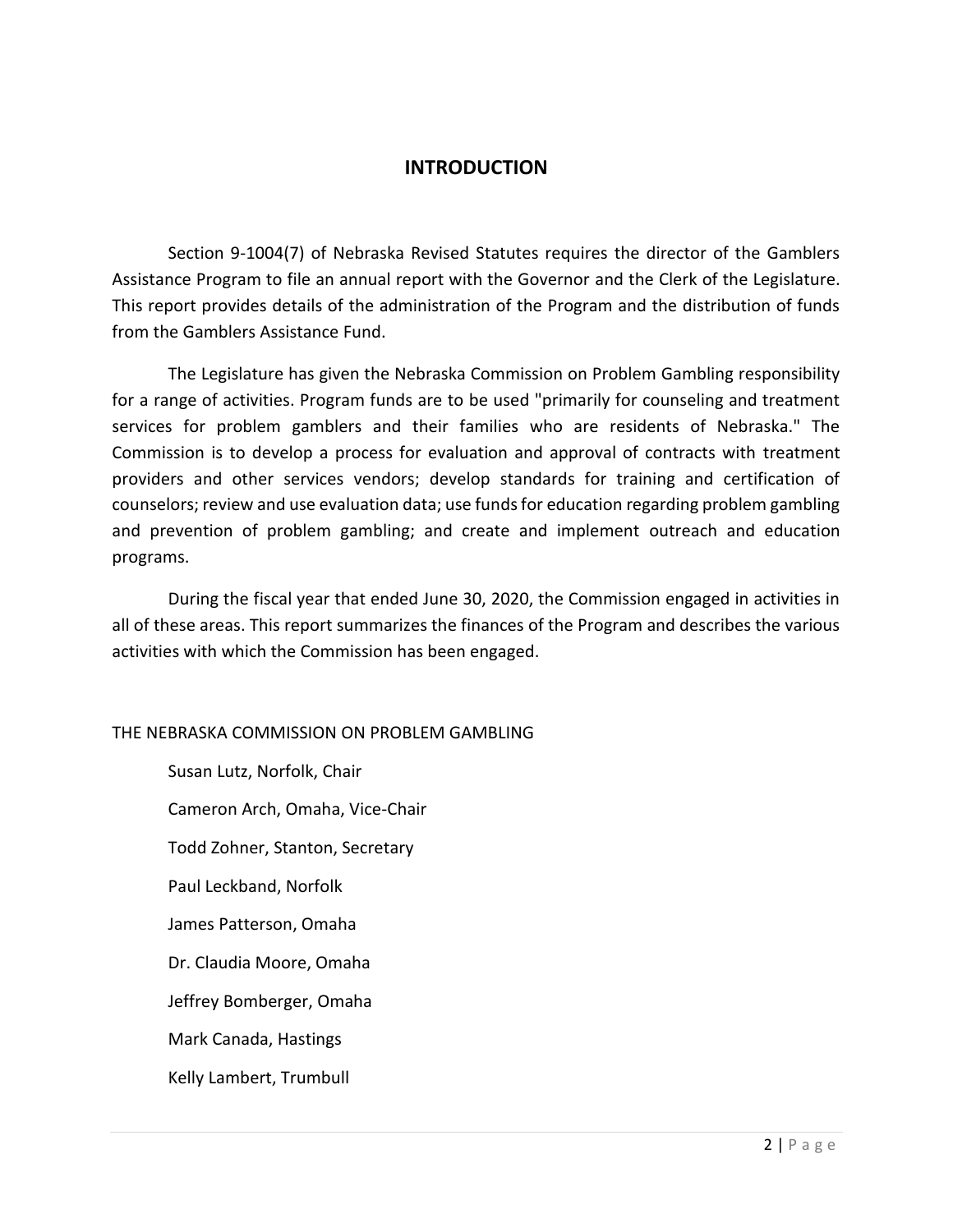# **I. GAMBLERS ASSISTANCE PROGRAM FINANCES**

The Gamblers Assistance Program receives funding from several state sources, none of which comes from income, sales or property taxes. The Program's expenditures are paid out of two cash funds, the Gamblers Assistance Fund and the Health Care Cash Fund.

The primary account from which the Program's expenditures are paid is the Gamblers Assistance Fund. The sources of revenue for the Gamblers Assistance Fund are:

- Profits generated by the Nebraska Lottery, based on requirements in the Constitution.
- A statutory share of the advertising budget in the Lottery operations cash fund.
- A statutory appropriation from the Charitable Gaming operations cash fund.

The Program also receives an annual appropriation from the Health Care Cash Fund.

The following summaries are derived from the contents of monthly financial reports prepared by the accounting staff of the Department of Administrative Services.

#### **(A) Gamblers Assistance Program Financial Performance 07/01/20-06/30/21**

| Total Program revenue (Gambler Assistance Fund + Health Care Cash Fund): 1,898,660 |           |
|------------------------------------------------------------------------------------|-----------|
| Total Program expenditures:                                                        | 1,544,245 |
| Net Program revenue in excess of expenditures:                                     | 354.415   |

#### **(B) Gamblers Assistance Fund Performance During the Period 07/01/20-06/30/21**

#### **Revenue Transferred Into the Fund**

Article III, Section 24 Constitutional formula: 500,000 + 1% of remaining Lottery profit:

| Transfer September 2019 | 599,369 |
|-------------------------|---------|
| Transfer December 2019  | 104,644 |
| Transfer March 2020     | 152,015 |
| Transfer June 2020      | 120,761 |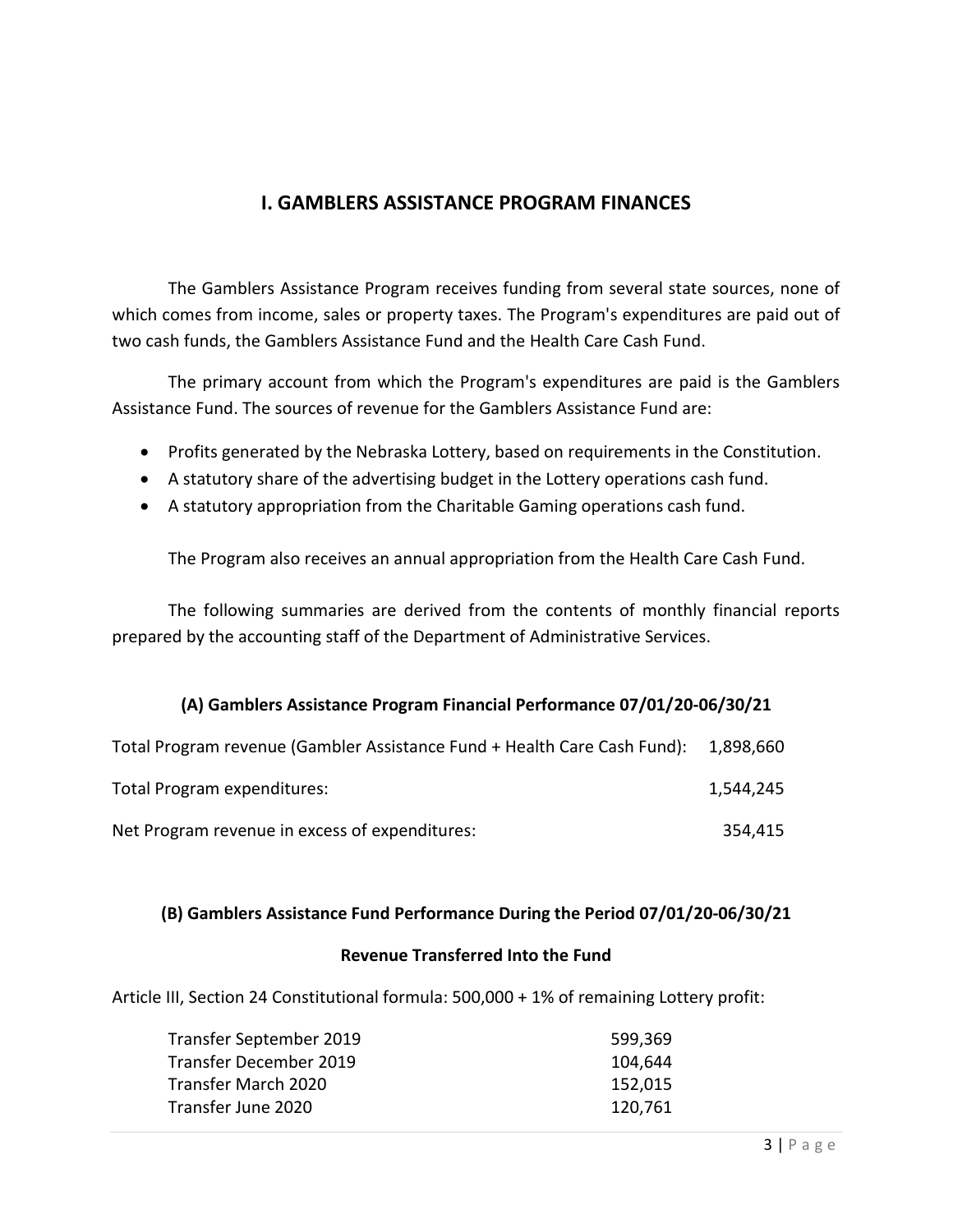| Total received from Lottery profits during the period:       | 976,789   |
|--------------------------------------------------------------|-----------|
| Section 9-831 5% of Lottery advertising expenditures:        | 261,177   |
| Section 9-1,101 Charitable Gaming Operations Fund:           | 400,000   |
| Investment income:                                           | 10,622    |
| Proceeds of sale of surplus outdated computers:              | 72        |
| Total revenue to Gamblers Assistance Fund during the period: | 1,648,660 |

# **Expenditures Paid Out of the Fund**

| Salaries and benefits       | 161,167   |
|-----------------------------|-----------|
| Other operations            | 382,431   |
| Government aid (counseling) | 750,647   |
| Total                       | 1,294,245 |

# **Recapitulation**

| Gamblers Assistance Fund revenue:                               | 1.648.660  |
|-----------------------------------------------------------------|------------|
| <b>Gamblers Assistance Fund expenditures:</b>                   | -1,294,245 |
| Net Gamblers Assistance Fund revenue in excess of expenditures: | 354.415    |

## **Gamblers Assistance Fund Balance**

| Gamblers Assistance Fund balance 07/01/20:                 | 575.949   |
|------------------------------------------------------------|-----------|
| Gamblers Assistance Fund balance 06/30/21:                 | 930.364   |
| Gamblers Assistance Fund balance change 07/01/20-06/30/21: | + 354.415 |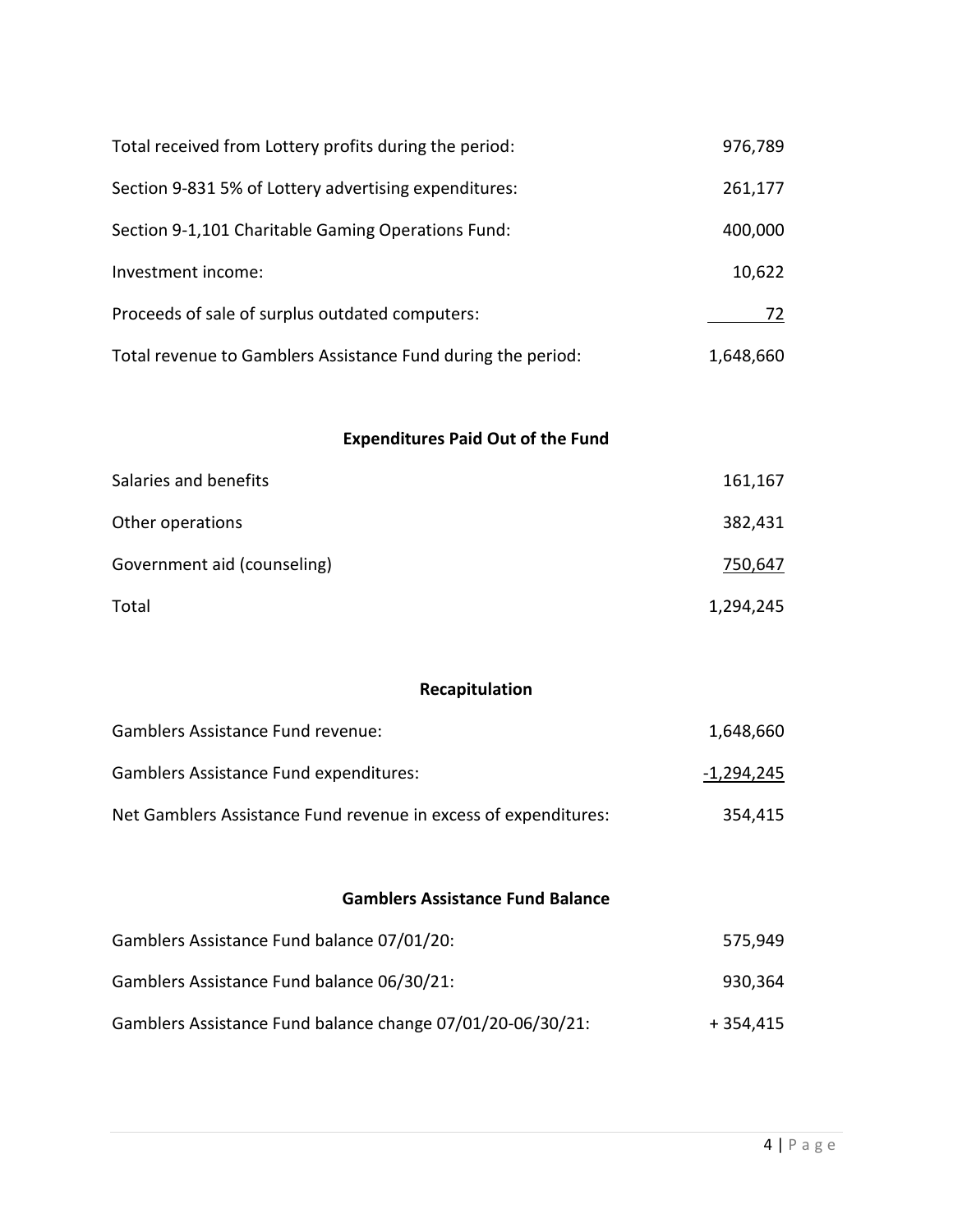#### **Health Care Cash Fund**

| Appropriations:                                            | 250,000  |
|------------------------------------------------------------|----------|
| Expenditures: all for government aid (counseling services) | -250,000 |

# **II. PROGRAM ACTIVITIES DURING THE PERIOD**

# **JULY 1, 2020-JUNE 30, 2021**

#### **1. Commission Meetings**

The Commission met three times to consider issues in the operations of the Program. A fourth meeting tentatively scheduled for November was canceled due to the COVID pandemic. These meetings included reviews of the financial status of the Program, consideration of new and renewed contracts with therapists and other vendors, development of initiatives, and development of the budget for the fiscal year starting July 1, 2021. Meeting notices and minutes of the meetings were posted to the state events calendar and the website maintained by the Program. Therapists were invited to attend Commission meetings to exchange ideas and give input to staff and commissioners to aid in the development of Program activities.

#### **2. Therapist Contracts**

The Commission performs its obligation to provide treatment services to Nebraskans dealing with the effects of disordered gambling by entering into contracts with therapists. During this fiscal year, the Commission had 15 therapist contracts with agencies and individual therapists located in 9 communities. Payments to therapists are based on fee-for-services rendered.

The Commission made payments to these therapists totaling \$1 million during this fiscal year. Therapists are required to comply with a guideline manual that defines types of therapy and utilization standards. Services are provided to Nebraskans and members of their families experiencing adversity because of addiction to gambling. The Program's counselors provided over 9,000 hours of therapy services to Nebraskans during the fiscal year, by a combination of individual, family and group counseling.

Counselors offer two categories of service: extended outpatient therapy and short-term urgent care therapy. During the fiscal year, 233 individuals were admitted into the outpatient therapy programs. Another 150 individuals received short-term urgent care, offered without a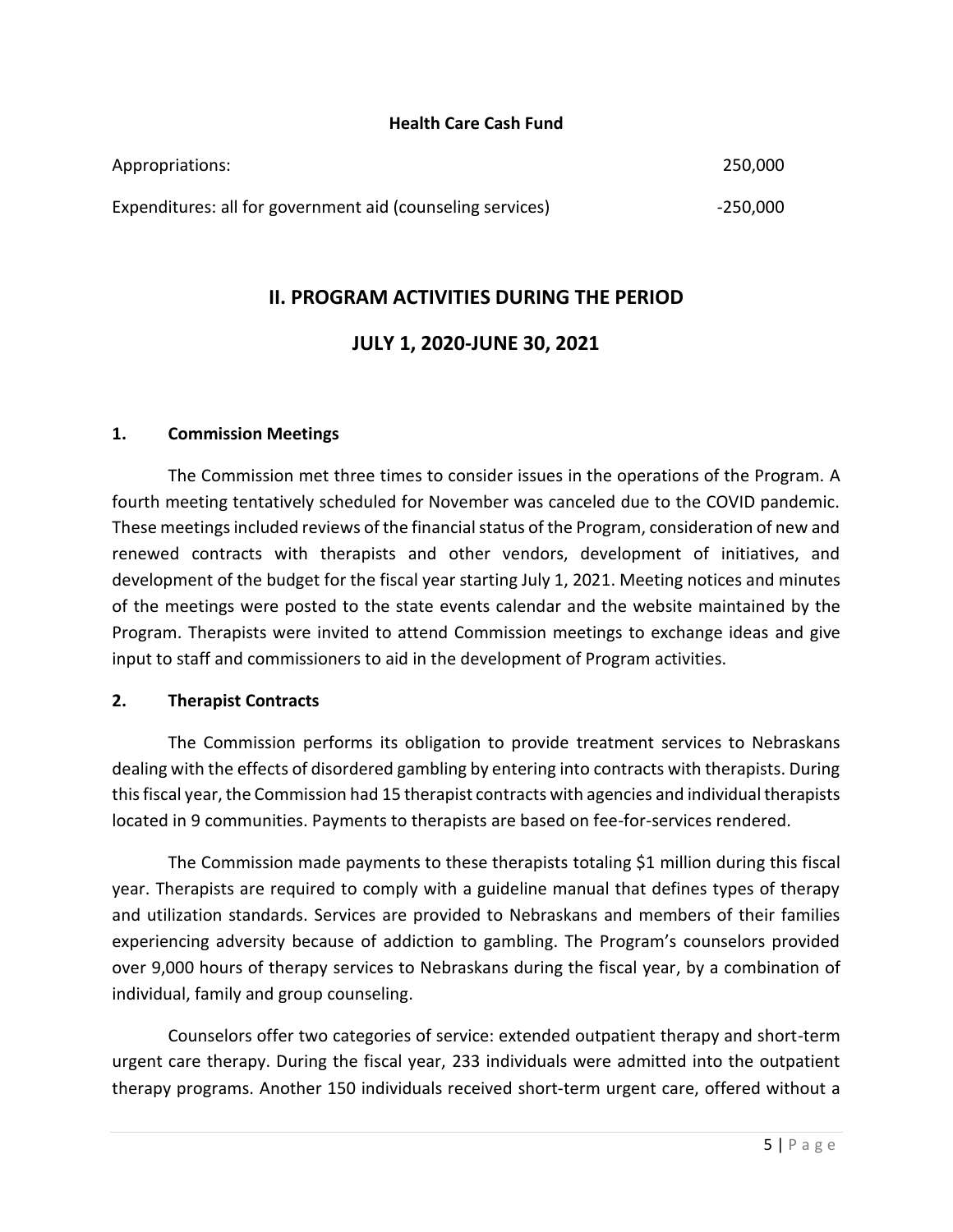requirement for the program's long-form bio/psycho/social complete evaluation. Approximately 60% of individuals receiving urgent care do not enroll immediately in long-term care. During the year 574 individual Nebraskans received counseling help. Telehealth utilization expanded in the spring and is expected to continue as counselors and clients adapt.

The Program recognizes that addictions of all kinds are prone to relapse, and gambling addiction is no exception. The American Society of Addiction Medicine states that relapse is to be expected. Year-over-year, approximately 30% of the Program's clients state that they had previously been in counseling therapy for gambling problems, and are returning for more help.

The Commission continued to contract for a statewide telephone helpline, staffed around the clock by trained responders, who provide information about the Program and encourage callers to seek help from nearby Nebraska-based therapists, providing immediate direct referrals.

# **3. FYE 2021 Budget**

The final appropriation for the second fiscal year of the biennium, ending June 30, 2021, was \$1,942,906. Of that, \$1.15 million was earmarked for therapy services and \$121,977 was allocated for staff salaries (2 FTE). Program expenditures were \$1,544,245, a decrease of \$350,000 from the previous year.

The reduced spending resulted from a combination of factors. At the May 2020 meeting the Commission adopted budget control measures in order to prepare for reduced state lottery profits distributions in the coming year and preserve the carryover balance in the cash fund. The primary reduction was elimination of allotments of funding to counselors for local and regional education and outreach activities. The second factor contributing to the reduced spending was the pandemic that resulted in a 10% decline in the number of counseling hours.

# **4. Legislation to change the method of transferring revenue from Charitable Gaming**

Beginning in 2000 the program has received statutory appropriations from the charitable gaming tax. As counseling demand increased it was necessary to repeatedly amend the statute. A final amendment to the statute in 2020 will makes allocation of the program's share of this tax a part of the regular appropriation process.

## **5. Website**

The Program continues to improve the official State of Nebraska website for viewers to use as the primary path to find help for problem gambling in Nebraska. It is located on the state home page at problemgambling.nebraska.gov. Visitors can find therapy locations near them, public information about the Program elements, current understanding of gambling disorders,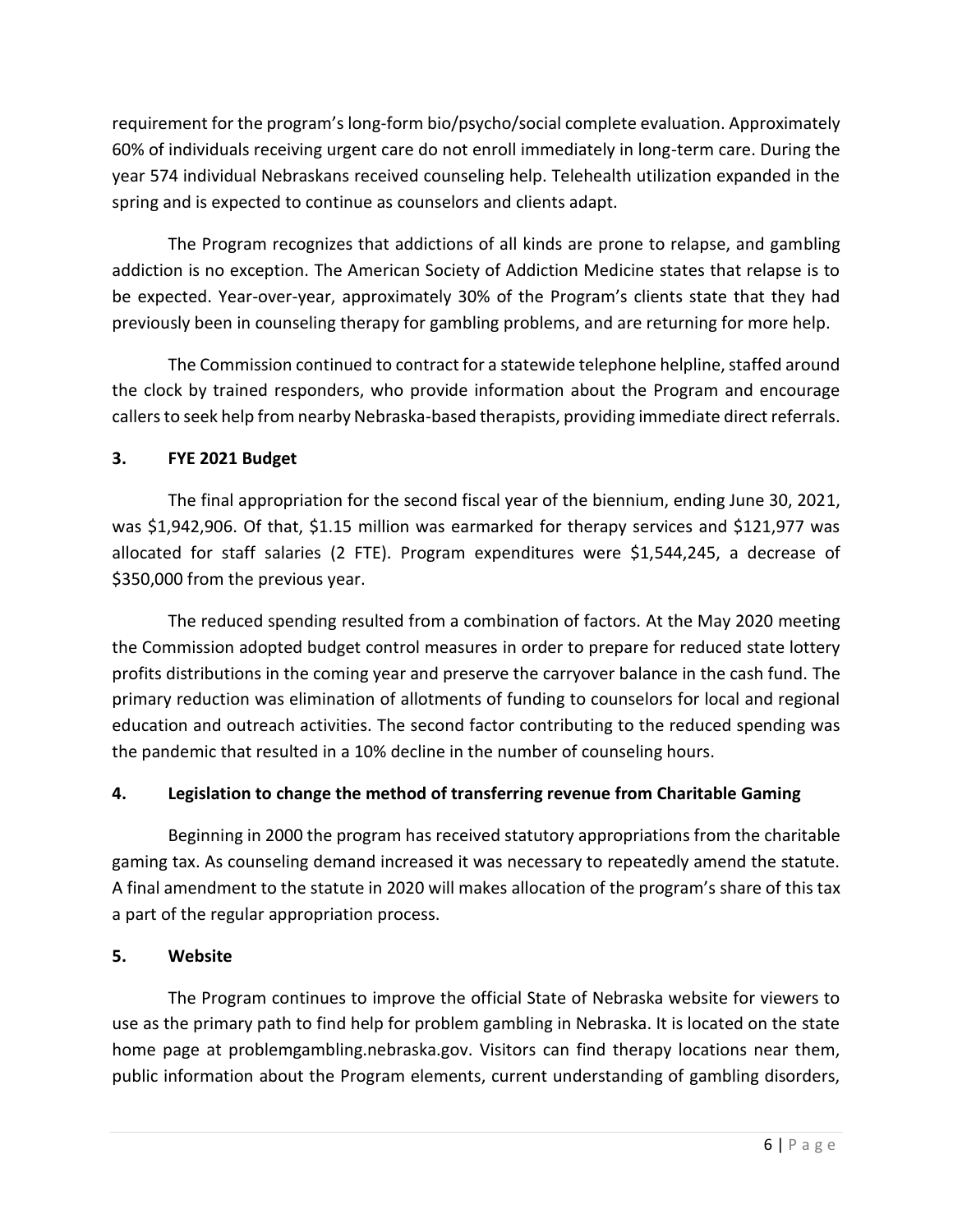and public and professional resources. The website also serves as a primary notification board for meetings and events for the Nebraska Commission on Problem Gambling.

The website also hosts landing pages for the multimedia prevention campaign that began in early 2018, nicknamed "BetCareful," which is designed to draw a gambler's attention to the downside of gambling, and "LifeAfterBet", which informs the public that help for gambling problems is free for Nebraskans and their families.

The Commission believes that the harm caused by uncontrolled gambling is a public health concern. Addiction to gambling is not simply an individual's personal problem. It affects families, neighborhoods and communities. The Commission's multimedia campaigns attracted over 9,000 new users to our website each month during the year, which validates the decision to use this medium to disseminate our message.

## **6. Online Training**

The Commission continued its contract with the Nebraska Council on Compulsive Gambling for presentation of training classes for counselors who deliver therapy services to Nebraskans with gambling problems. This is an online course presented by Bellevue University. It runs for 19 weeks and is repeated approximately three times per year. The Commission provided underwriting to develop the program and supports Nebraska candidates for certification by subsidizing part of their tuition cost. Enrollments are limited to 10 students for each session. Since inception in October, 2014, 39 Nebraskans have completed the training.

The Commission also arranged with Bellevue University to offer a shortened course that is available to mental and behavioral health professionals already practicing under other licenses. A shorter academic requirement and lower tuition cost will help to attract new counselors in locations that are now unserved.

## **7. Data**

In response to guidance from the Legislature and the Executive Branch, program staff developed a series of data gathering instruments. These forms are designed to enable the Commission to develop outcome measures. The forms also provide information about the population the program serves, including current status and history. The history questions are based on a meta-analysis of studies of risk and protective factors that influence the development of addiction to gambling. Over time, the Commission will have data to use as a basis for prevention programming and improved counseling utilization standards.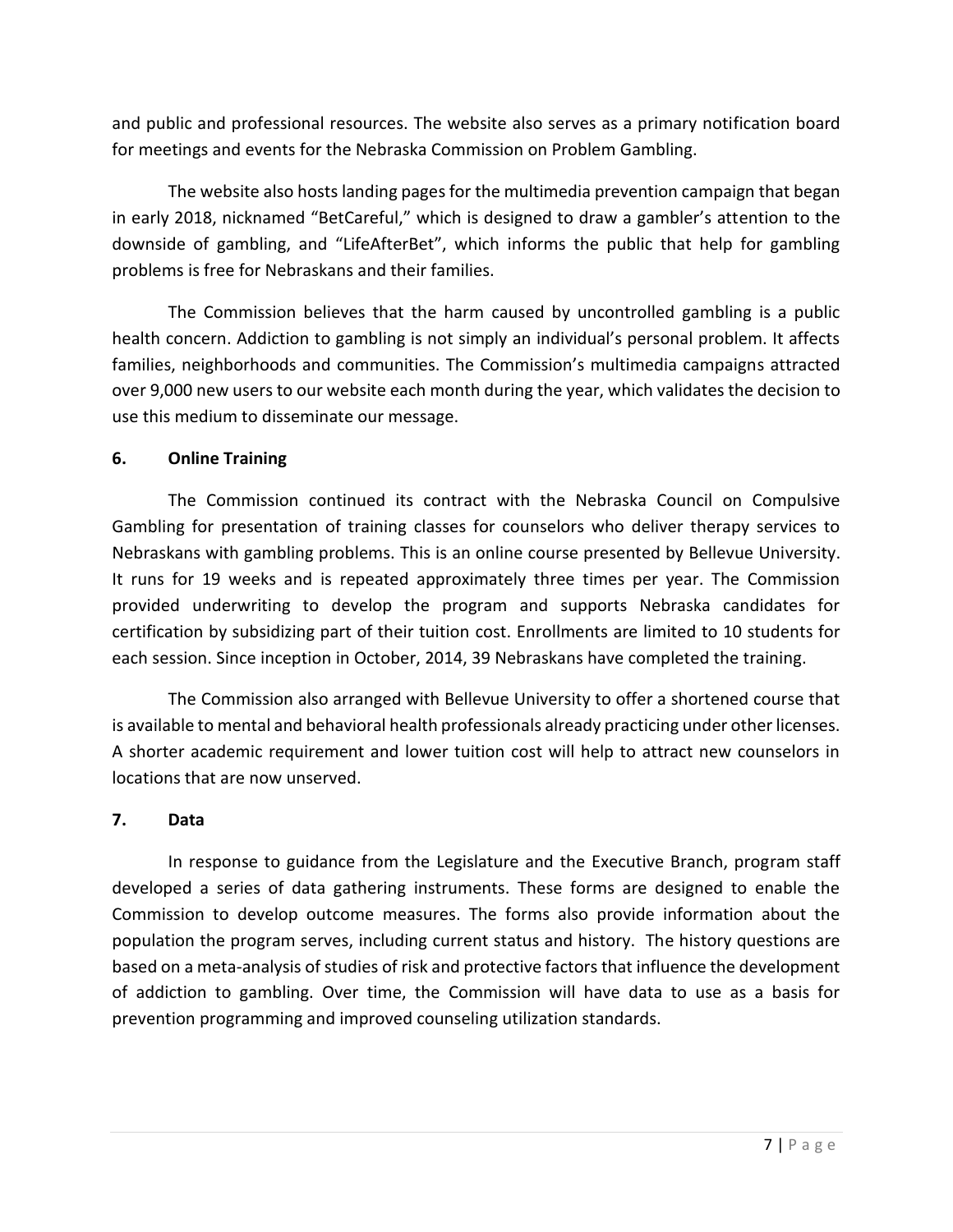The complete annual report of data is attached to this report. This data was reported by Nebraskans diagnosed with gambling disorder and is not based on surveys, adding to its reliability.

## **8. Problem Gambling Prevention, Education and Awareness Messages**

By statute, five percent of the advertising budget of the Nebraska Lottery is to be dedicated to presentation of messages and information to the public about problem gambling. The Commission has entered into an agreement with the Lottery Division of the Department of Revenue that calls for preparation of an annual advertising plan. The plan accounts for previous year expenditures and projects coming year activities. For the fiscal year that ended June 30, 2021, this allocation was \$261,177.

This year the Commission's expenditures on these activities exceeded the minimum required by the statute, totaling \$309,064. Expenditures included the contract with Agent Brand of Lincoln for the multimedia digital prevention campaign (\$300,000), and website content changes.

# **9. National Problem Gambling Awareness Month**

In March Governor Ricketts issued a proclamation declaring that March is Problem Gambling Awareness Month in Nebraska. The Legislature also adopted a resolution, and mayors and city councils from around the state issued similar proclamations.